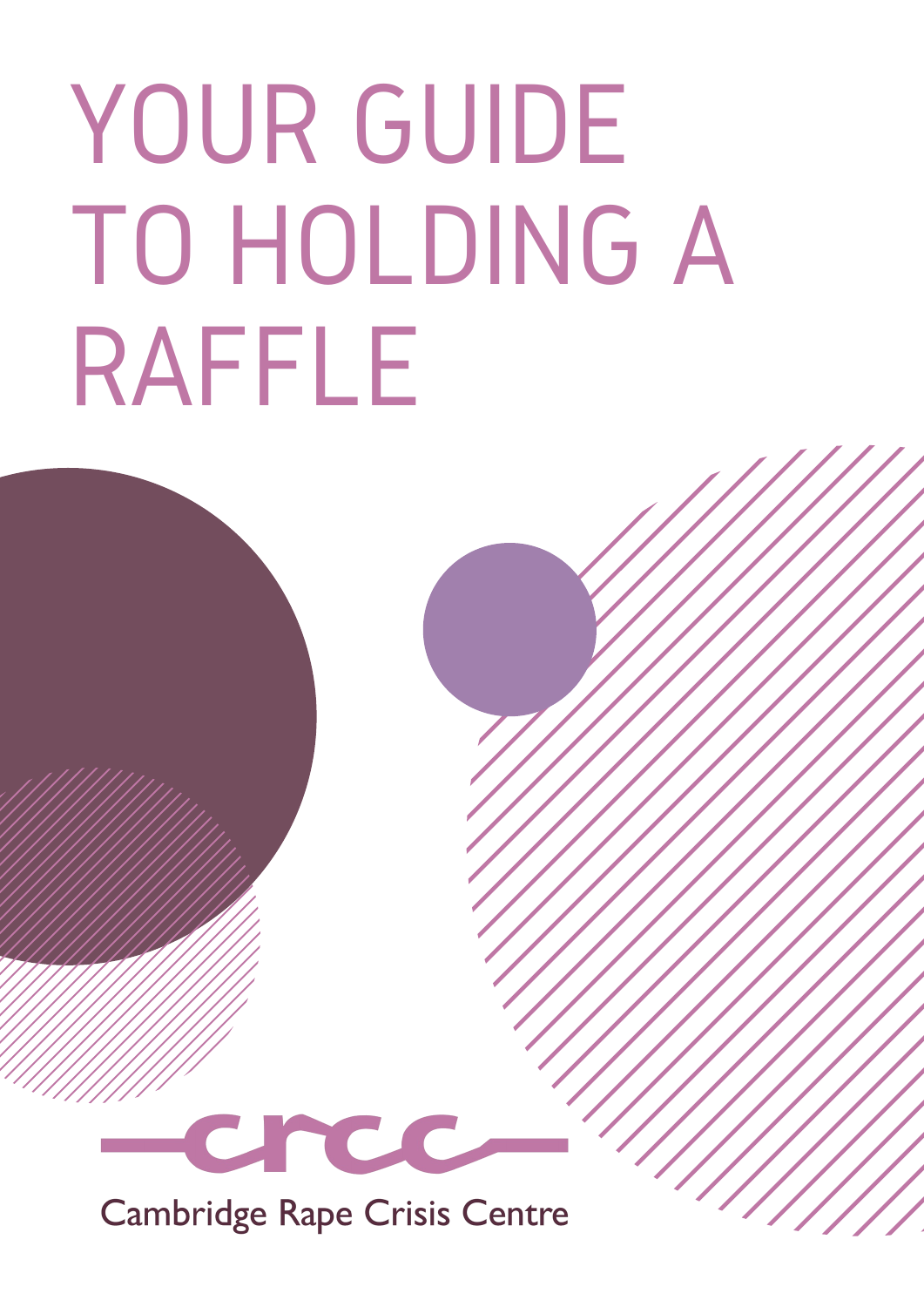### THANK YOU SO MUCH

Thank you for choosing to hold a raffle for Cambridge Rape Crisis Centre (CRCC). It means so much to us and the local women and girls we support.

By joining us, you are helping us to provide life-changing listening and support services for female survivors of rape, child abuse and sexual violence.

These include our confidential telephone and email helplines; one-to-one counselling; peer support groups and Independent Sexual Violence Advocates, who offer practical advice and help on the legal processes when dealing with the police, health, housing and other services.

This would not be possible without your help. We can be there for survivors because you are there for us.

"There are so many positive changes because of [CRCC's] support. It's been life-changing"

We've put together this guide to help you with organising your raffle and answer any queries you might have.

If you have any more questions or need a bit more support, please get in touch with our fundraising team. we're here to help!

01223 313551

fundraising@cambridgerapecrisis.org.uk cambridgerapecrisis.org.uk

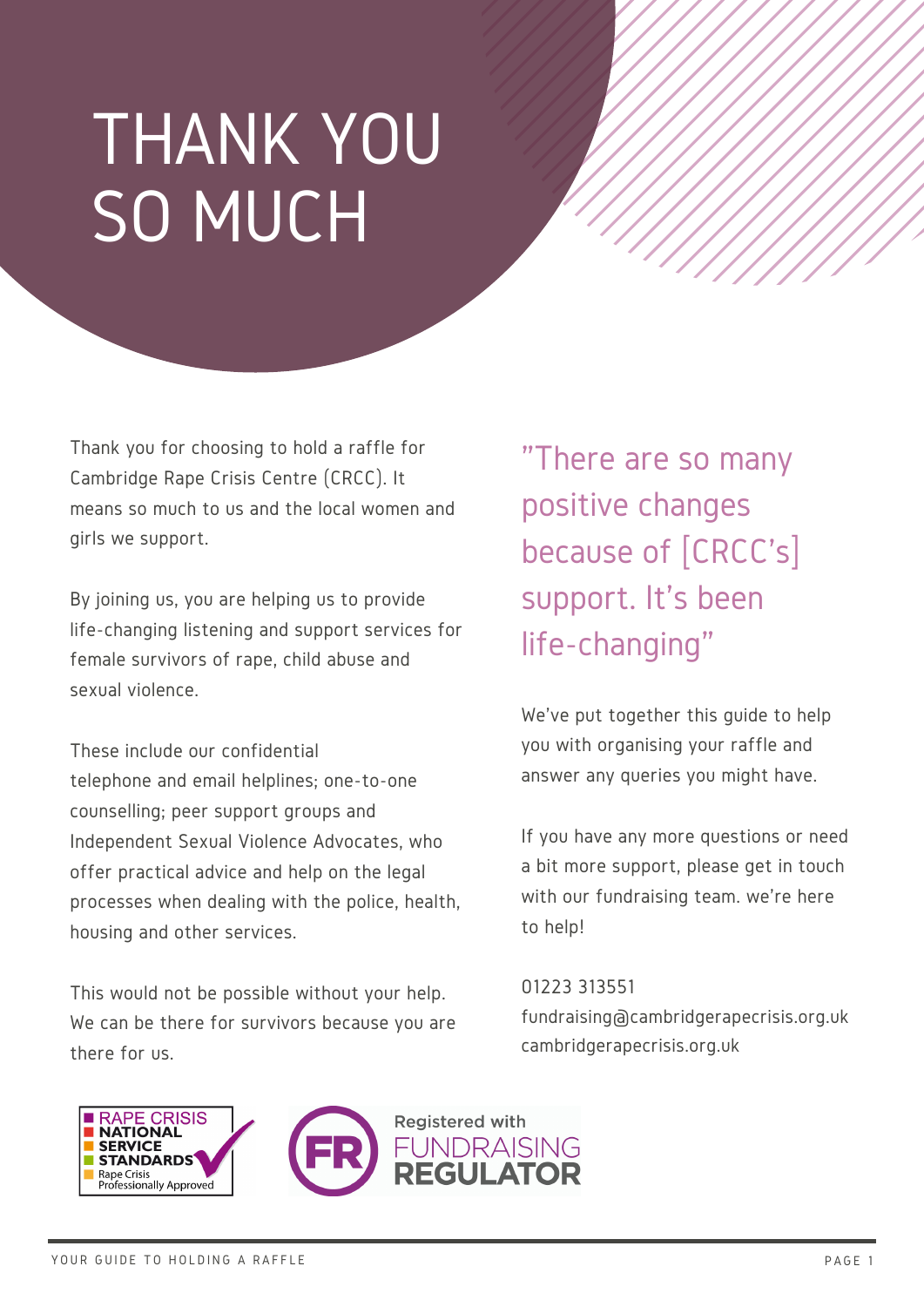# HOW YOUR SUPPORT HEL

Every year we support more than 1,000 survivors across Cambridgeshire to not only cope and recover from the impact of sexual violence but to go on to flourish and thrive, but our work is only possible thanks to the support of people like you. Here are just a few examples of how your support helps:



ou. Here are just a few examples of how your support helps:<br>Will give an information pack to three survivors, helping to provide them with clear, practical advice and details.



Enables a woman to access a one-to-one counselling session to help them recover from the impact of sexual violence.



Helps us to recruit more volunteers for our listening support services and provide them with the specialist training they need to help and support survivors.



Keeps our telephone helpline open for six months, giving women and girls affected by sexual violence someone to listen to them at a time when they need it most.

#### PERCENT

#### **DID YOU KNOW?**

1 in 5 women has experienced some form of sexual violence since the age of 16.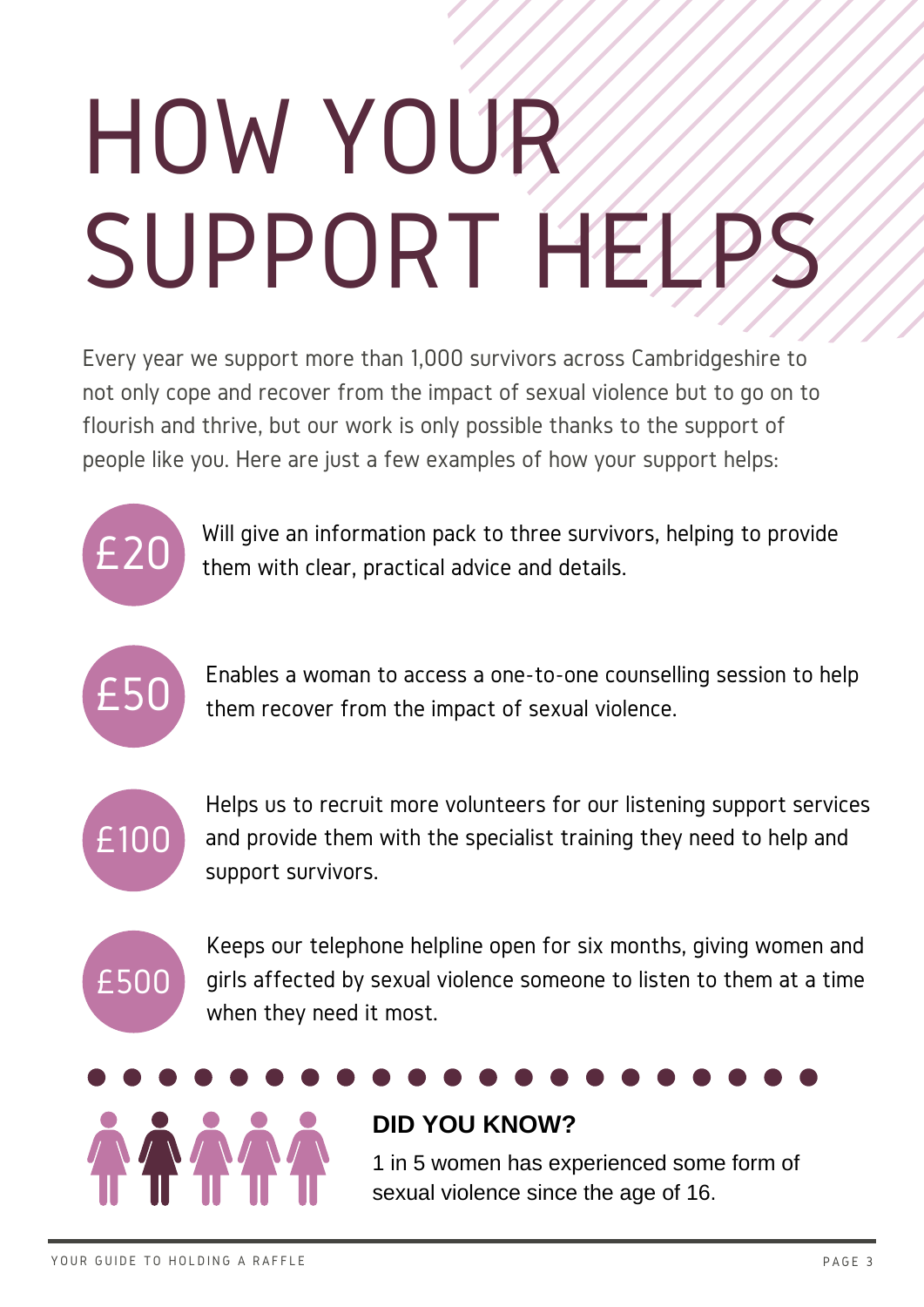## SETTING UP YOUR RAFFLE

In order to hold a raffle, you need a licence from the local authority. Cambridge Rape Crisis Centre (CRCC) has a licence and fundraisers for the charity are able to hold raffles that are covered by this licence. In this case, CRCC is known as the 'promoter' of your raffle.

Before you can hold your raffle, your fundraising event or activity needs to be registered with the charity (using a registration form, available on our website) so we can provide you with support, get details of your raffle and ensure the raffle is conducted according to the rules of our licence.

We have to report certain information about your raffle back to the local authority, as part of the terms of our licence, and so its important you let us know the details.

First of all, we will need the following information about your raffle:

- Name of the draw
- Date of the draw
- Location of the draw
- Price of each ticket
- Prize or, if more than one, top three prizes
- If the prizes include alcohol or produces containing alcohol
- If your raffle is taking place as part of an event

Once we have these details and your raffle is registered with us we can provide you with a Letter of Authorisation, to show you are raising funds for CRCC. This is often needed when asking local businesses for raffle prizes, as proof you are fundraising for a local charity.

Please note, Gift Aid does not apply to proceeds of a raffle.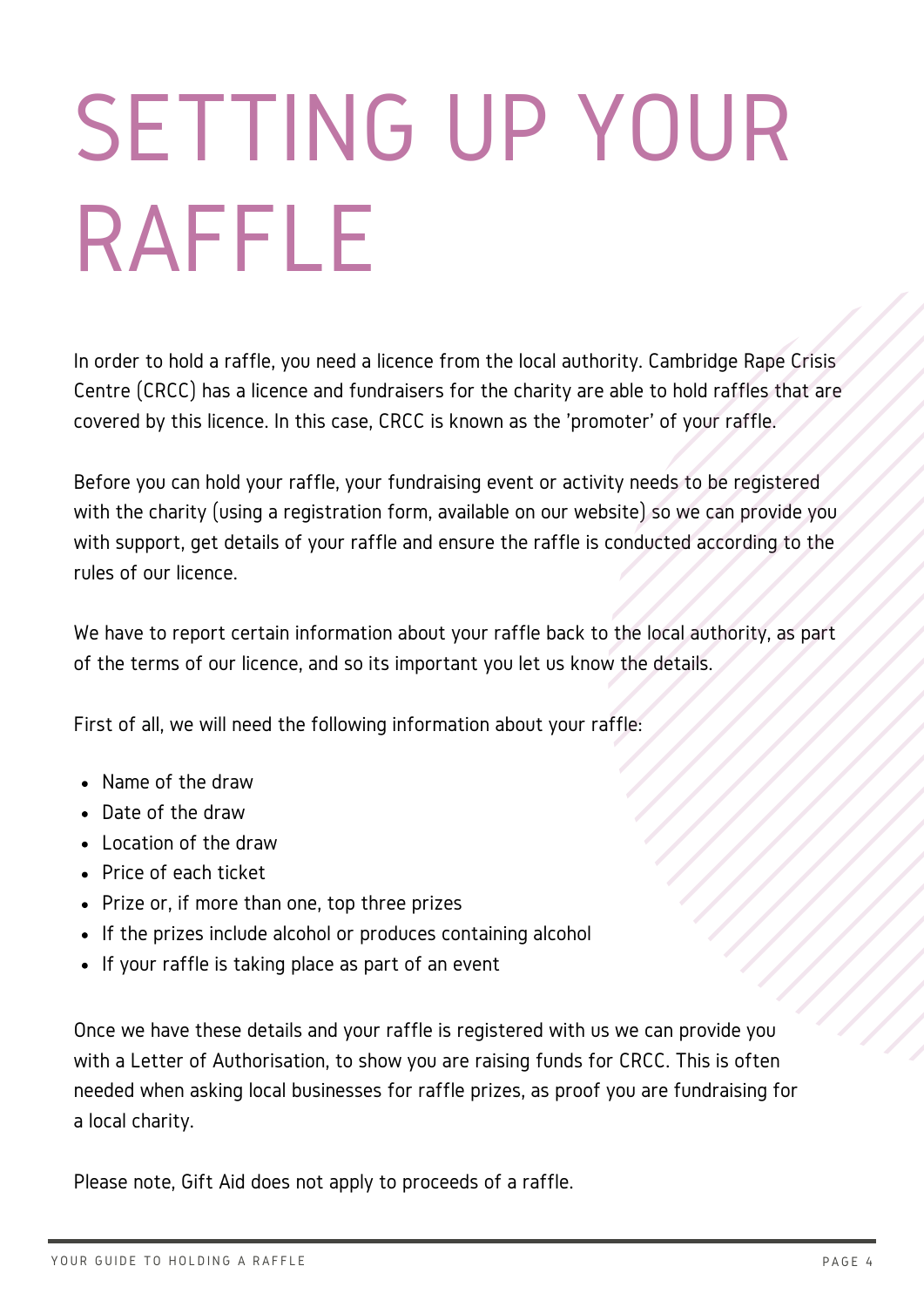## RAFFLE TICKETS

#### IMPORTANT!

If your raffle is llikely to bring in £1000 or more, please let us know a.s.a.p.

The tickets you can use for your raffle depends on the type of raffle you are holding:

#### Stand-alone raffles (advance ticket sales)

If you are holding a stand-alone raffle or a raffle where the tickets are sold in advance of the draw then you need to use pre-printed tickets. These can be purchased online or with your local printers.

The information printed on the tickets must be approved by the CRCC fundraising team before printing. Speak to the fundraising to get the correct information for printing.

Please do not print any tickets without speaking with CRCC first. The wording on the tickets is a condition of our raffle licence and your raffle will not be covered by our licence if it is not correct.

#### Raffles as part of an event

If you are holding a raffle as part of a fundraising event, where the tickets are sold and the winners announced during the event, then you can use cloakroom tickets. These can be purchased online or from your local stationers.

No information needs to be printed on these tickets but it's recommended you write the name and contact number of the purchaser on the back of the retained stub, just in case they leave the event early.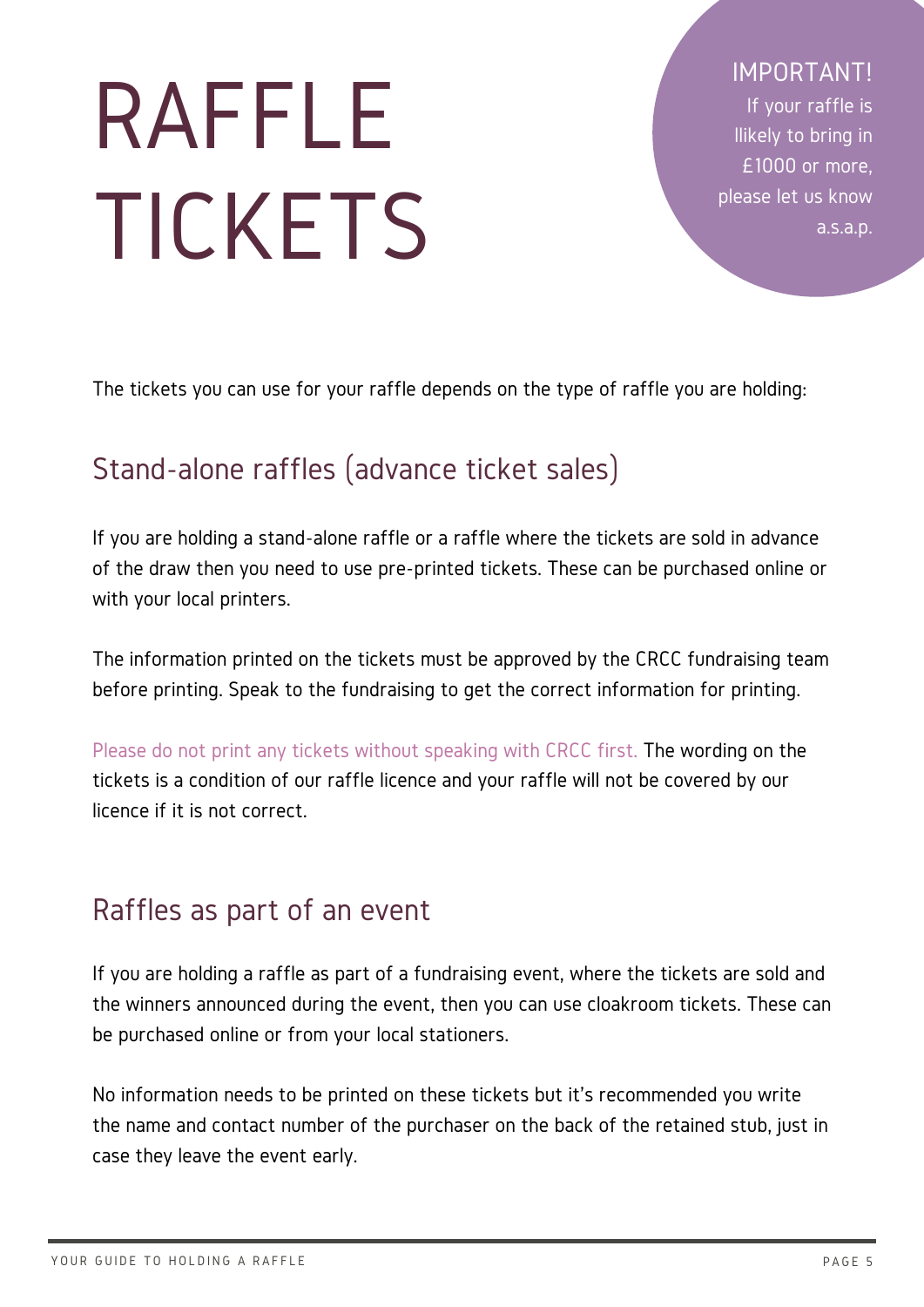## RAFFLE RULES

The following rules must be complied with in order to run any raffle for Cambridge Rape Crisis Centre:

- Tickets must not be sold by, sold to, bought by or bought for anyone under 16 years of age.
- Tickets must be sold for the price printed on the ticket or advertised and every ticket must cost the same, i.e. there must be no discounts such as five tickets for the price of four;
- No-one can take part in the raffle without having paid for a ticket, and once purchased, no ticket can be returned;
- All counterfoils of purchased tickets must be entered into the draw.
- When a ticket is drawn for a prize, that ticket must be the winning ticket, i.e. you can't put the ticket back in the draw and redraw another ticket for the prize. The only exception to this is if the winner declines the prize and gives permission for the draw to be retaken.
- Immediate family members of the promoter (CRCC) or the individual doing the draw may not purchase tickets in the raffle.

If your raffle is a stand-alone raffle with advance ticket sale and printed tickets, the following rules must also be complied with:

- The draw must take place on the date printed on the ticket;
- No ticket may be sold in the street;
- No ticket must be sold through house-to-house collections or doorstep selling;
- All sold ticket stubs must be returned to Cambridge Rape Crisis Centre;
- All unsold ticket stubs must be returned to Cambridge Rape Crisis Centre for secure destruction, please do not throw them away yourself;

If your raffle is taking place as part of an event and you are using cloakroom tickets, the following rules must also be complied with:

- You must not spend more than £100 on related expenses e.g. tickets;
- host only be sold doring the event and on the pro Tickets must only be sold during the event and on the premises where the event is taking place;
- The winners must be announced while the event is taking place.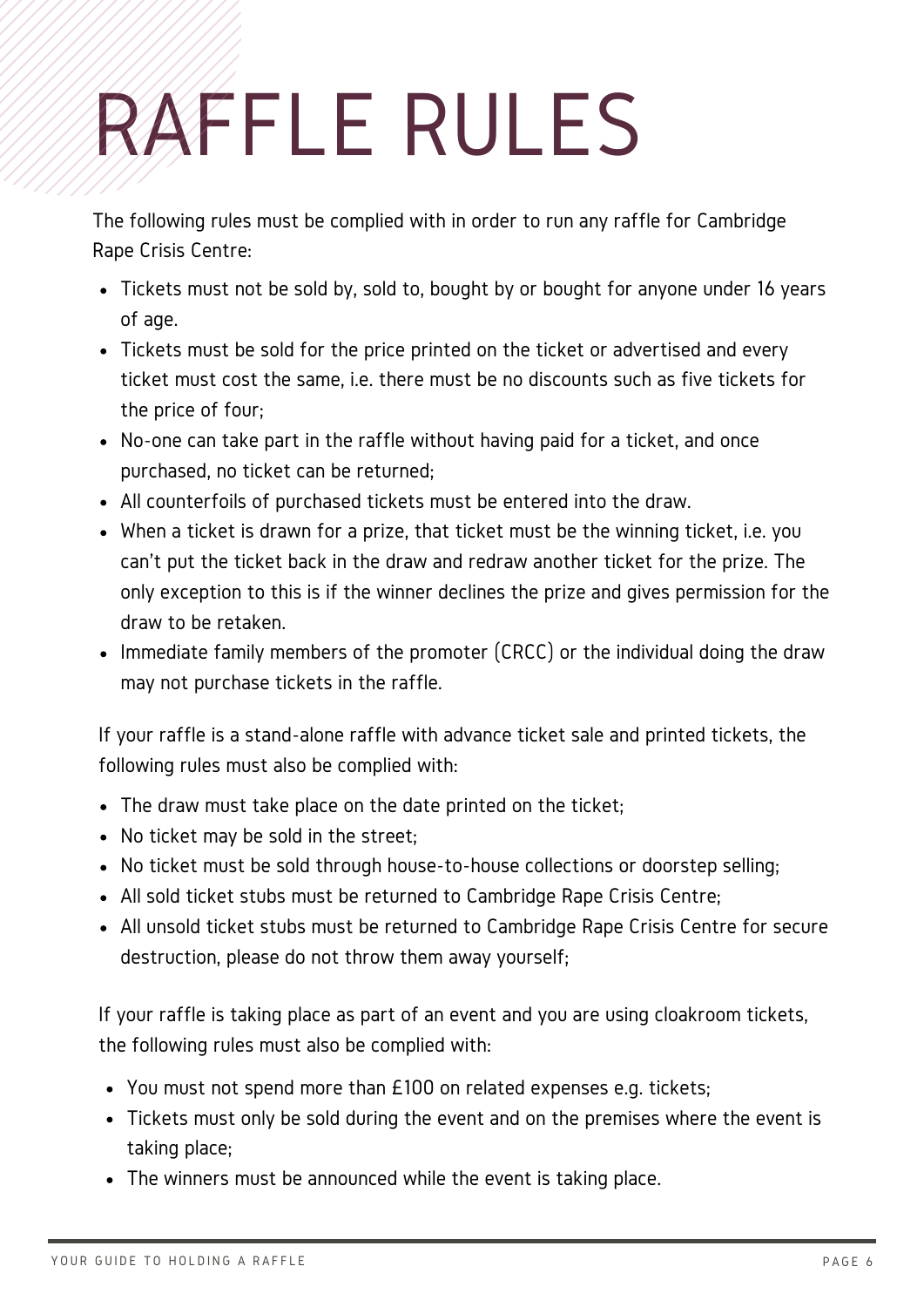## PRIZES AND THE DRAW

#### Prizes

Don't forget you are raising money for charity, so don't be afraid to ask local businesses for donations of raffle prizes or discounts on items. Many companies will be keen to help out a local charity.

If you are purchasing prizes for a stand-alone raffle (or for one where tickets are sold in advance) then they must not cost more than 80% of the total proceeds raised from the raffle. For example, if your raffle tickets cost £1 each and you sell 300, then the proceeds from the raffle will be £300 and so you can't spend more than £240 on prizes.

If you are purchasing prizes for a raffle that is part of an event, then you must not spend more than £500 on prizes.

No single prize must be worth more than £25,000!

If your prizes include alcohol, please make sure you let the fundraising team know a.s.a.p. and before tickets are printed. The charity will need to check this with the local authority to ensure licensing laws aren't being breached. It will also mean that tickets can only be sold by and to those over 18 years old.

#### The draw

We recommend that the draw is done in the presence of a witness, if not at an event.

For stand-alone raffles, make sure you keep a list of all your prizes and who won them as you'll need to give that to the charity for our records. You must also contact winners to give them their prize(s) within seven days of the draw.